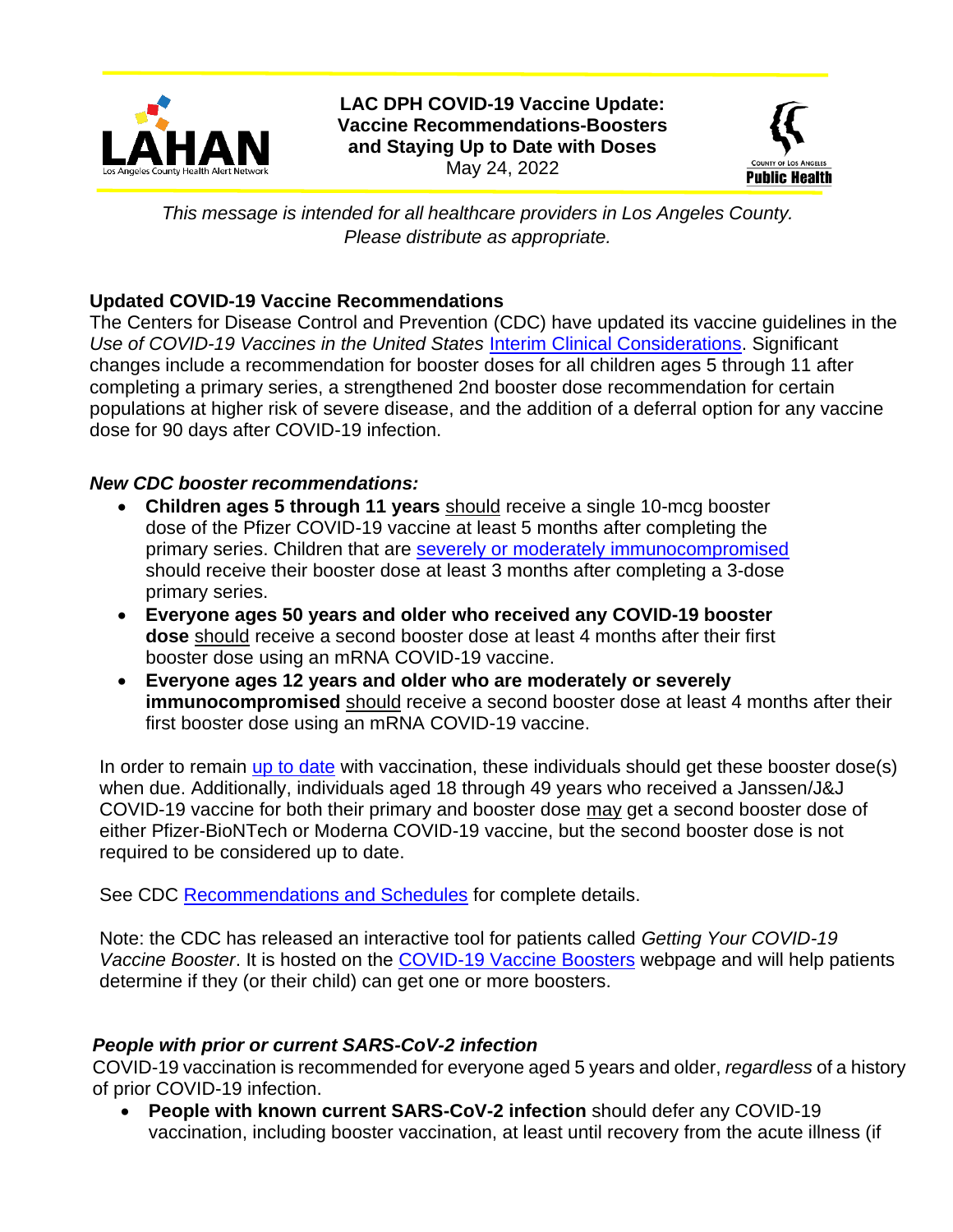symptoms were present) and criteria to discontinue isolation have been met.

• **People who recently had SARS-CoV-2 infection** may consider delaying a primary series dose or their first or second COVID-19 vaccine booster dose by 3 months from symptom onset or positive test (if infection was asymptomatic).

For additional details, see [People with prior or current SARS-CoV-2 infection](https://www.cdc.gov/vaccines/covid-19/clinical-considerations/interim-considerations-us.html#infection) 

## **LA County Situation and Actions Requested of Providers**

Similar to most of the country, in LA County we are experiencing increasing rates of COVID-19 [transmission.](http://publichealth.lacounty.gov/media/Coronavirus/docs/media/05_19_22_Slides.pdf) As of 5/19/22, the average number of daily new cases reported over the last 7 days increased to more than 3,800. We have also started to see a modest increase in hospitalizations, with the 7-day average daily hospitalizations reaching 378 on 5/19/22, compared to 220 one month ago – an increase of 72%.

Emerging [data from Israel](https://www.cdc.gov/vaccines/acip/meetings/downloads/slides-2022-04-20/05-COVID-Oliver-508.pdf) supports that a second booster dose can be effective in decreasing severe illness, hospitalizations, and death in higher risk individuals. Furthermore, the side effect profile and safety data suggest that a second booster dose is safe and well-tolerated. Given rising hospitalizations, the CDC now [recommends](https://www.cdc.gov/media/releases/2022/s0519-covid-booster-acip.html#:~:text=With%20cases%20increasing%2C%20it%20is,get%20a%20second%20booster%20dose.%E2%80%9D) that those most vulnerable to adverse outcomes from COVID-19 receive their second booster dose when eligible.

Additionally, on 5/17/22, the U.S. Food and Drug Administration amended the [Emergency Use](https://www.fda.gov/news-events/press-announcements/coronavirus-covid-19-update-fda-expands-eligibility-pfizer-biontech-covid-19-vaccine-booster-dose)  [Authorization](https://www.fda.gov/news-events/press-announcements/coronavirus-covid-19-update-fda-expands-eligibility-pfizer-biontech-covid-19-vaccine-booster-dose) for the Pfizer-BioNTech COVID-19 vaccine to allow the use of a single pediatric booster dose for children 5 through 11 years of age, at least 5 months after completing a primary series. The FDA's authorization of the booster dose was based on its analysis of immune response in a subset of children participating in the ongoing randomized placebo-controlled trial that supported the original EUA approval for the vaccine. The FDA also reviewed safety data for children who received a booster dose at least 5 months after completing the primary series. The side effects most commonly reported were pain, redness and swelling at the injection site, fatigue, headache, muscle or joint pain, chills and fever.

The CDC's Advisory Committee on Immunization Practices (ACIP) met on 5/19/22 to further review the [safety and effectiveness data,](https://www.cdc.gov/vaccines/acip/meetings/downloads/slides-2022-05-19/06-COVID-Oliver-508.pdf) and made a strong recommendation that all eligible children aged 5-11 years old should receive a booster dose. In LA County, only 33% of children aged 5 through 11 years [have completed their primary series,](http://publichealth.lacounty.gov/media/Coronavirus/vaccine/vaccine-dashboard.htm) even though children aged 5-11 can get [severely ill from COVID-19](https://www.cdc.gov/vaccines/acip/meetings/downloads/slides-2022-05-19/06-COVID-Oliver-508.pdf). There have been more than 4.8 million reported cases, over 15,000 cases that have been hospitalized, 3700 cases of MIS-C, and 180 deaths due to COVID-19 in this age group in the US to date (See [ACIP](https://www.cdc.gov/vaccines/acip/meetings/downloads/slides-2022-05-19/06-COVID-Oliver-508.pdf)  [slides\)](https://www.cdc.gov/vaccines/acip/meetings/downloads/slides-2022-05-19/06-COVID-Oliver-508.pdf). Per [Kaiser Family Foundation,](https://www.kff.org/coronavirus-covid-19/poll-finding/kff-covid-19-vaccine-monitor-april-2022/) physicians are the most trusted source of information on the COVID-19 vaccine. For these reasons, we urge providers to do the following:

# **Actions Requested of Providers:**

- **Familiarize yourself with resources to address questions about COVID-19 vaccines and vaccine confidence**. Resources include:
	- o CDPH [Crucial COVID-19 Conversations](https://eziz.org/covid/30conversations/) Campaign including how to have effective conversations with parents about COVID-19 vaccines for school-aged children
	- o CDC [Resources to Promote the COVID-19 Vaccine for Children &Teens](https://www.cdc.gov/vaccines/covid-19/planning/children/resources-promote.html?CDC_AA_refVal=https%3A%2F%2Fwww.cdc.gov%2Fvaccines%2Fcovid-19%2Fhcp%2Fpediatrician.html)
	- o LAC DPH [Vaccine Community Resources](http://www.publichealth.lacounty.gov/media/Coronavirus/vaccine/resources.htm)
- **If not yet administering vaccines, enroll in the California COVID-19 Vaccination Program.**
	- o To learn more, please go to: [Become a COVID-19 Vaccine Provider!](http://publichealth.lacounty.gov/acd/ncorona2019/docs/vaccine/ProviderEnrollmentFlyer.pdf)
	- o Grant funds are available for "Vaccines for Children (VFC)" providers for up to \$25,000. The funds may be used to enroll in the COVID-19 vaccine program and to extend hours. For information on applying, please go to: [KidsVaxGrant](https://www.phcdocs.org/Programs/CalVaxGrant)